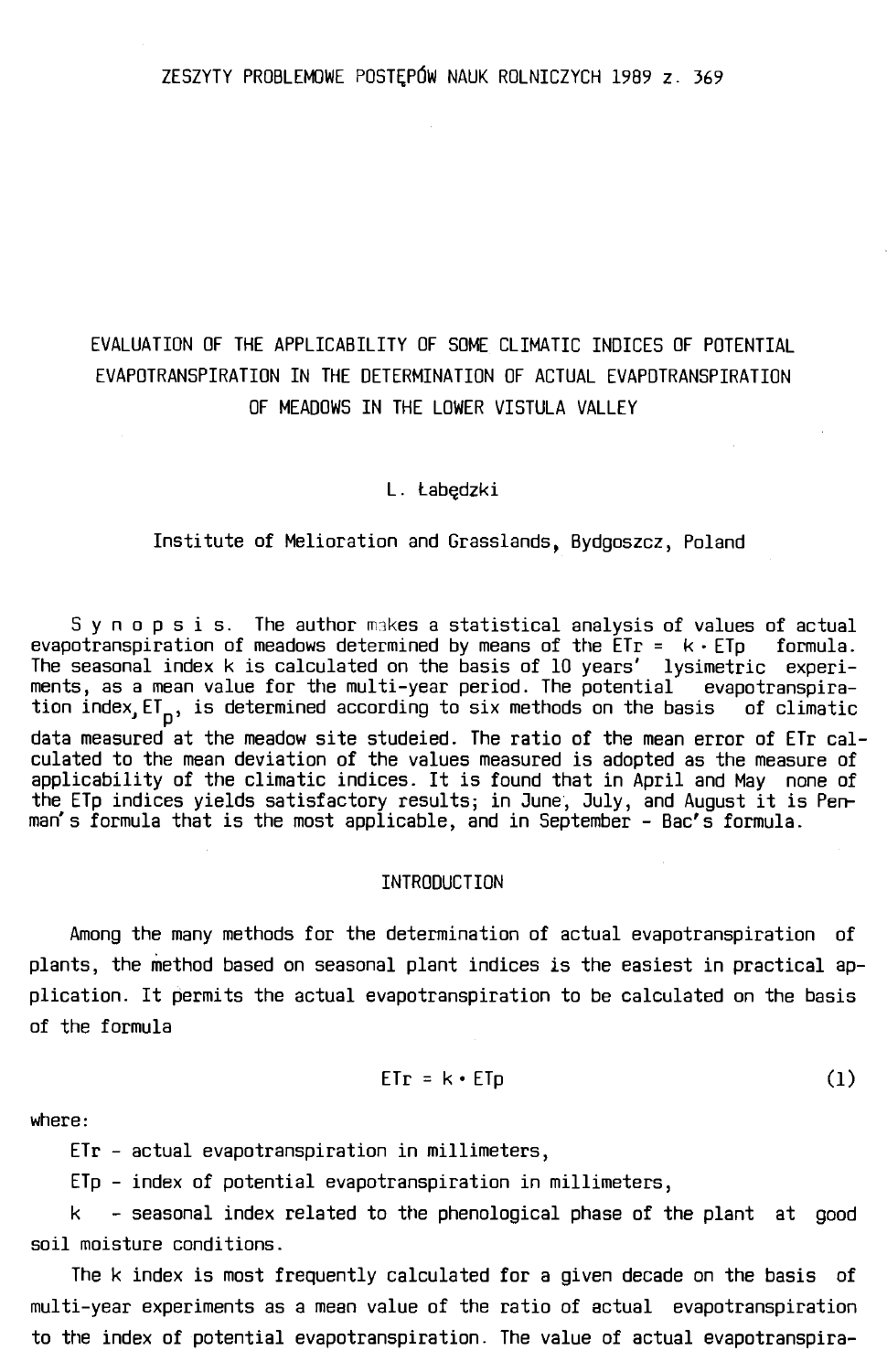tion calculated in the above manner carries a certain error, the value of which depends primarily on the climatic index of potential evapotranspiration used, and on its variability.

The objective of the study was to select the best index of potential evapotranspiration, that is an index that would permit for the actual evapotranspiration to be calculated with the least possible error. The problem was approached by evaluating the accuracy of calculations of actual evapotranspiration using statistical methods.

#### METHOD

Materiał for calculations was constituted by results of lysimetric measurements of the actual evapotranspiration of a highly productive 3-crop irrigated meadow (average hay yield of 15 tons per hectare) during a period of 6 months (April through September), and results of meteorological measurements taken at the lysimetric station at Grabów in the lower Vistula Valley during the period of 1971-1980.

Actual evapotranspiration was measured in lysimeters every decade. Calculations of actual evapotranspiration were carried out using decade values of kindices and potential evapotranspiration indices determined on the basis of meteorological measurements according to the formulae:

- Penman formula in French modification I,

- Penman formula in FAO modification,

- Matul formula,

- Turc formula,

- Bac formula for index evaporation,

- evaporation from water surface measured by means of an evaporometer of a surface area of 0.2  $m^2$ , placed in the soil so that its upper rim was at the level of the topsoil surface.

The value of the k index for a given decade was calculated as a multi-year mean value of the ratio of a measured decade sum.of actual evapotranspiration to a decade sum of a corresponding index of potential evapotranspiration:

$$
k = \frac{\sum_{i=1}^{N} \underbrace{ETri}}{N}
$$
 (2)

Evaluation of the accuracy of the actual evapotranspiration assessment according to formula (1) on the basis of the various indices of potential evapotranspiration was carried out by comparing the values of errors calculated as a mean value of the mean error of assessment, in the form: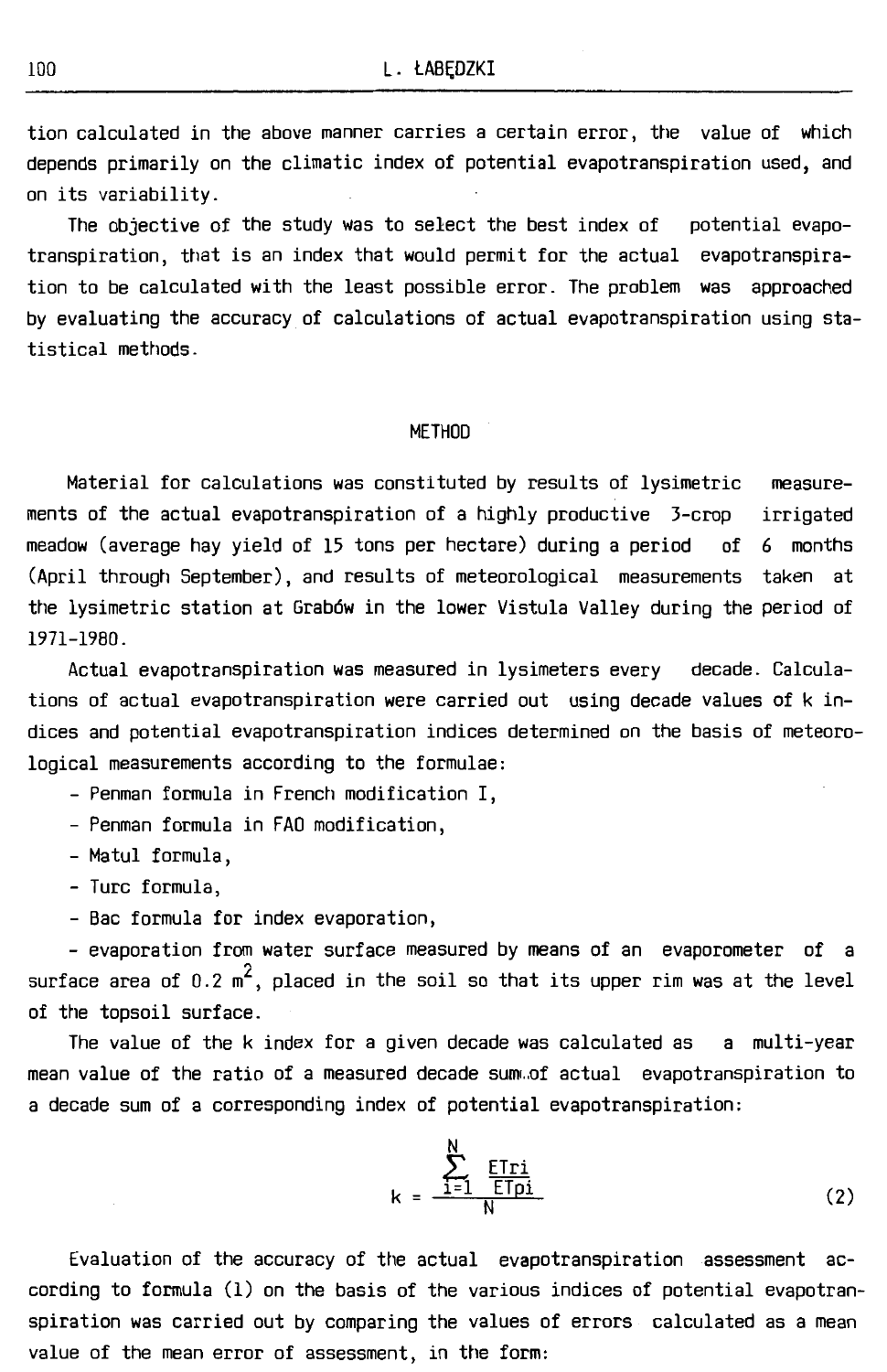$$
EV = s_{ow} \sqrt{\frac{N+2}{N-2}}
$$
 (3)

where

$$
s_{0w} = s_0 \sqrt{1 - r^2} = \sqrt{\frac{\sum_{i=1}^{N} (ETri - k \cdot ETpi)^2}{N}}
$$
 (4)

In the above formulae the following symbols were used:

N - number of years of observations,

ETr – evapotranspiration measured, in mm•decade $^{-1}$ 

ETp - potential evapotranspiration, in mm  $\cdot$  decade<sup>-1</sup>,

 $s_{\text{nw}}$ - mean conditional deviation of ETr values calculated,

s<sub>n</sub> - mean square deviation of ETr values measured,

r - coefficient of correlation between ETr and ETp.

Formula (3), after Kaczmarek [1], characterizes the effectiveness (accuracy) of actual evapotranspiration calculations based on the  $ETr = k \cdot ETp$  formula. Error EV is a measure of the difference between the measured and calculated values of actual evapotranspiration, calculated on the basis of a series of measurements and increased by a value that includes the effect of other factors, left out of formula (1), as well as errors of the k index calculation, measurement errors, etc.

#### RESULTS

The first stage of the study consisted in the calculation of the mean decade k indices for the vegetation period (April through September) with relation to the various indices of potential evapotranspiration. Then the actual evapotranspiration was calculated according to formula (1). Errors of ETr assessment were calculated according to formula (3) for monthly periods, grass crops, and the whole vegetation season, as a result of summing up of the decade values of ETr. The shortest calculation period was one month due to the considerable variability of ETr sums in the decade periods, and the high values of errors determined, which resulted primarily from the relatively low power of the set of values measured (10 years).

Values of errors presented in Table 1 permit the evaluation of which of the ETp indices provides a better assessment of the actual evapotranspiration. For April, May, July, and the periods of the first and second grass  $\>$  crops  $\>$  and  $\>$  the vegetation season the Penman formula I is the best. In June, the least error of ETr assessment can be obtained using the Penman - FAO formula, this error being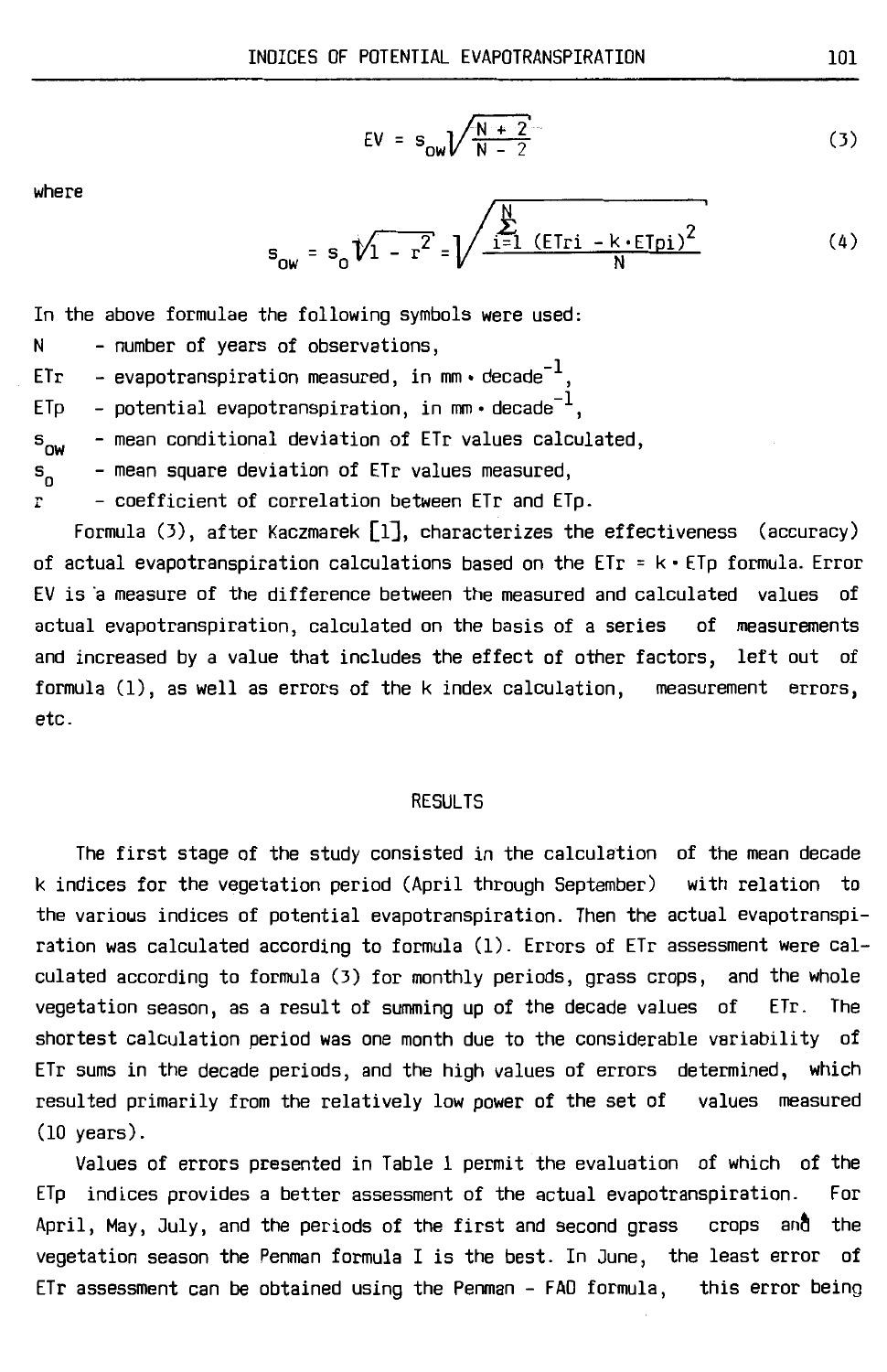#### Table 1

|                                                     | Index of potential evapotranspiration        |                                              |                                              |                                              |                                              |                                              |  |  |  |
|-----------------------------------------------------|----------------------------------------------|----------------------------------------------|----------------------------------------------|----------------------------------------------|----------------------------------------------|----------------------------------------------|--|--|--|
| Period                                              | Penman I                                     | FA <sub>0</sub>                              | Matul                                        | Turc                                         | Bac                                          | Water<br>evaporation                         |  |  |  |
| April<br>May<br>June<br>July<br>August<br>September | 10.0<br>41.9<br>28.8<br>29.3<br>33.4<br>32.5 | 12.0<br>43.5<br>27.9<br>32.7<br>32.2<br>31.0 | 11.4<br>45.1<br>34.4<br>42.4<br>46.3<br>39.1 | 14.8<br>52.1<br>29.2<br>30.7<br>32.9<br>29.9 | 15.1<br>50.9<br>35.0<br>54.8<br>34.4<br>27.1 | 16.0<br>54.7<br>53.8<br>62.3<br>70.9<br>57.5 |  |  |  |
| Grass crop I<br>Grass crop II<br>Grass crop III     | 46.3<br>39.2<br>60.7                         | 49.1<br>43.7<br>58.3                         | 46.9<br>63.5<br>78.4                         | 60.7<br>39.8<br>57.4                         | 58.2<br>76.9<br>58.7                         | 57.4<br>78.1<br>105.8                        |  |  |  |
| Vegetation season                                   | 90.2                                         | 94.2                                         | 129.5                                        | 98.6                                         | 145.0                                        | 155.7                                        |  |  |  |

Errors of meadow actual evapotranspiration calculations according to the  $ETr = k \cdot ETp$  formula, in millimetres

slightly lower than that obtained by means of the Penman I formula. In August the lowest value of error was obtained using the Penman - FAO formula, in September the Bac formula, and for the period of the third grass crop - the Turc formula. For all the periods, the evaporation of water from an evaporometer turned out to be the least accurate index .

As can be seen from the results presented, it is difficult to single out one potential evapotranspiration formula that would be the most applicable for ETr calculations during the whole vegetation season. During the first four months of the vegetation season the Penman I formula is the best, while during August .and September the Turc or Bac formulae.

The Penman-Fao formula, though it does provide the smallest error values in same months, is less applicable due to the lack of systematic measurements of certain meteorological elements, like for instance wind velocity during the night period.

The above comparison of errors points out to the formula whose error level is the lowest. There remains the question whether the assessment of actual evapotranspiration with that error level is sufficient. To provide an answer to the question it is necessary to carry out an absolute evaluation of the effectiveness of the ETp indices. This can be dane by comparing the mean error EV with the mean deviation s<sub>o</sub> of the measured values of ETr. The mean deviation s<sub>o</sub> illustrates the natural variability of actual evapotranspiration. The measured values of ETr should be characterized by errors lower than the values of  $s_{0}^{\phantom{\dag}}$  . Otherwise they are of doubt-full usefulness. In sucha case one would err less by adopting an ETr va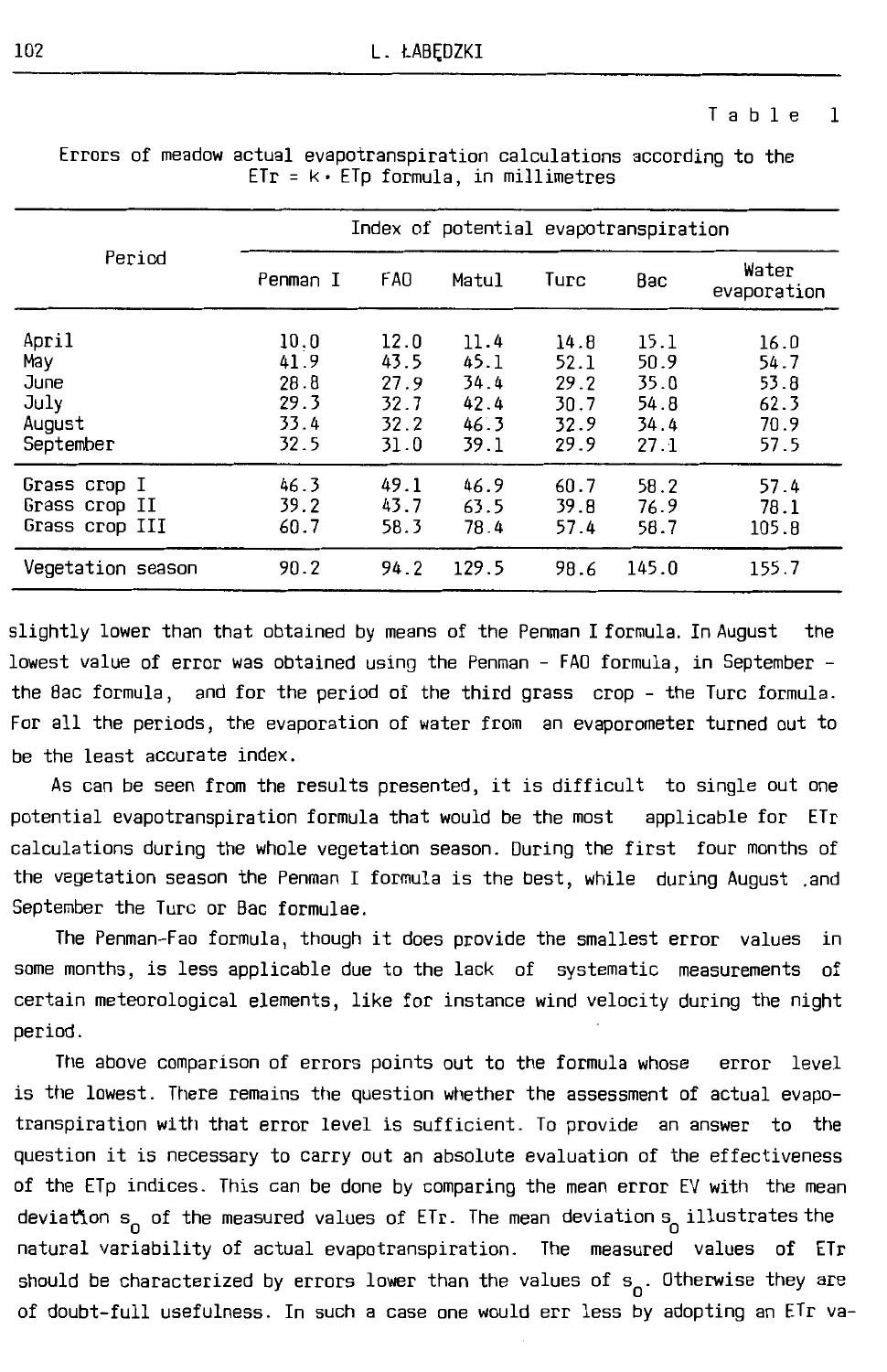lue equal to a multi-year mean value. The ETp index should be selected in such a way that formula (1) relates mare than 50% of the total variability of ETr with values of ETp, i.e.  $r^2 > 0.5$ . This is a minimum conditions that should be met. A formula for which  $r^2 > 0.8$  would be very good.

The ratio of the EV error to the mean deviation s<sub>o</sub> was adopted as means of an objective evaluation of the effectiveness of a given ETp index. Using formulae (3) and (4),we obtain the upper permissible limit of the ratio:

$$
\frac{1}{2} \text{ for } r^2 > 0.5: \text{EV/s}_0 < 0.87 \tag{5}
$$

for 
$$
r^2 > 0.8
$$
:  
EV/s<sub>0</sub> < 0.55 (6)

$$
\mathsf{T} \text{ a b l e } \qquad \mathsf{2}
$$

| Period                                              |   | Index of potential evapotranspiration        |                                              |                                              |                                              |                                              |                                              |  |  |
|-----------------------------------------------------|---|----------------------------------------------|----------------------------------------------|----------------------------------------------|----------------------------------------------|----------------------------------------------|----------------------------------------------|--|--|
|                                                     |   | Penman I                                     | FAO.                                         | Matul                                        | Turc                                         | Bac                                          | Water<br>evaporation                         |  |  |
| April<br>May<br>June<br>July<br>August<br>September |   | 1.72<br>1.19<br>0.92<br>0.70<br>0.82<br>0.90 | 2.10<br>1.24<br>0.89<br>0.78<br>0.79<br>0.85 | 1.97<br>1.28<br>1.10<br>1.01<br>1.14<br>1.08 | 2.55<br>1.48<br>0.94<br>0.73<br>0.81<br>0.82 | 2.60<br>1.45<br>1.12<br>1.30<br>0.85<br>0.75 | 2.76<br>1.55<br>1.72<br>1.48<br>1.75<br>1.58 |  |  |
| Grass crop I<br>Grass crop II<br>Grass crop III     | ٠ | 1.30<br>0.73<br>0.87                         | 1.38<br>0.81<br>0.83                         | 1.31<br>1.17<br>1.12                         | 1.70<br>0.74<br>0.82                         | 1.63<br>1.42<br>0.84                         | 1.61<br>1.44<br>1.51                         |  |  |
| Vegetation<br>season                                |   | 0.71                                         | 0.74                                         | 1.02                                         | 0.78                                         | 1.14                                         | 1.23                                         |  |  |

Values of the EV/s<sub>o</sub> ratio

EV - mean error of ETr calculation,

s<sub>o</sub> – mean square deviation of measured ETr.

When the value of the ratio of EV to  $s_{_{\mathbf{0}}}$  is greater than 1, the formula (1) is not applicable, and one will err less adopting the mean multi-year values of ETr.

The determination of the upper limit of the EV/s<sub>o</sub> ratio will permit the rejection of those ETp indices that result in ETr assessments with an excessive error. It can be seen from Table 2, specifying the values of the EV/s<sub>o</sub> ratio, that none of the ETp indices meets condition (6), that means none can be classified as a very good formula. For April and May, and the regrowth period following the first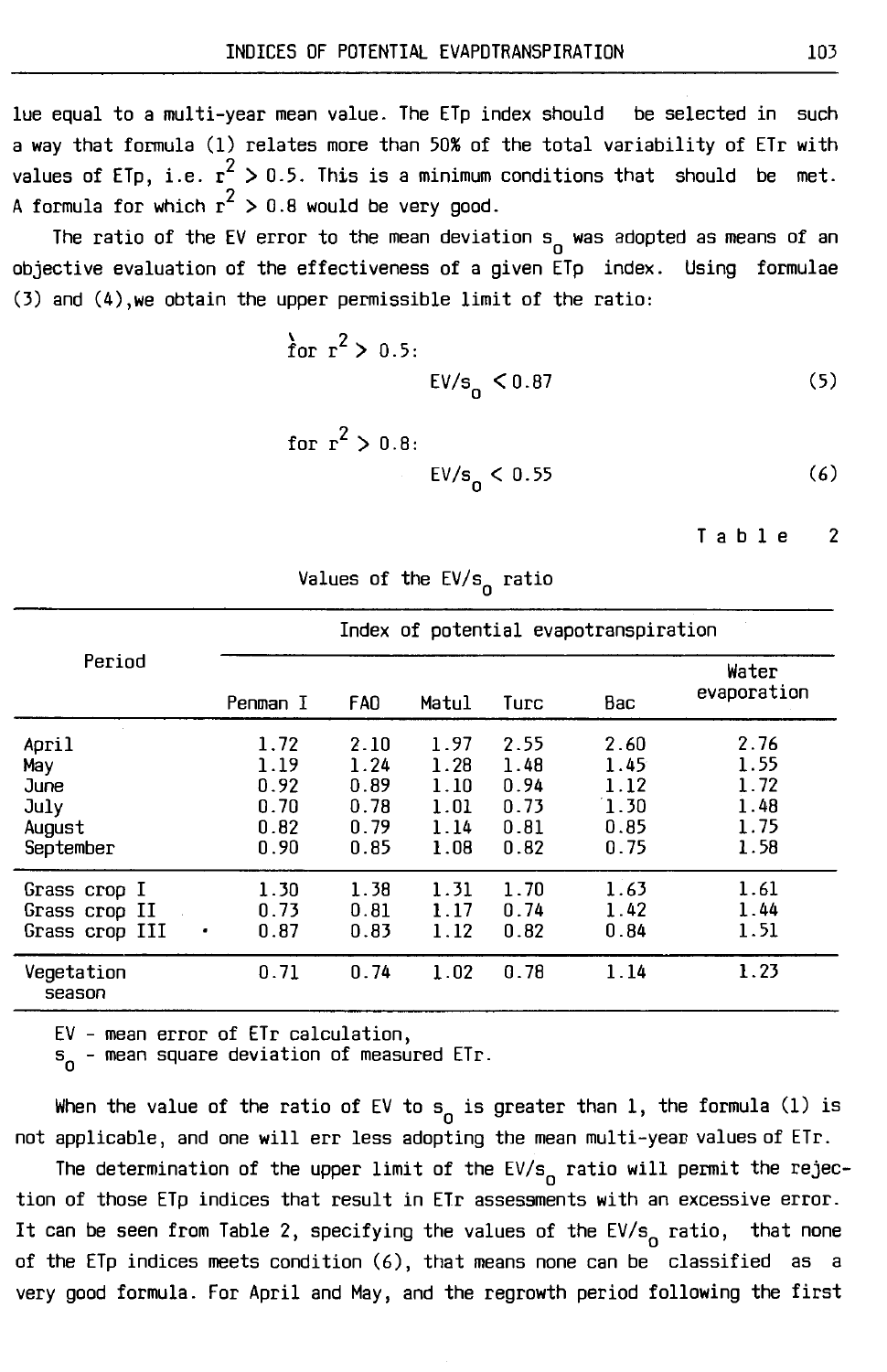grass crop, the value of EV/s<sub>o</sub> is above 1. which results from the low correlation between ETr and the ETp indices. During these periods the mean multi-year value of ETr should be adopted. In June none of the indices meets condition (5), and the Penman-FAO formula turned out to be most effective. In the second half of the vegetation season some of the ETp indices describe  $the$  variability of actual evapotranspiration sufficiently well (meet condition (5)). In July the most effective is the Penman I formula, in August - the Penman- FAO formula, and, in second place, the Turc or Panman I formulae, and in September - the Bac formula. The lowest value of the EV/s<sub>o</sub> ratio during the regrowth period following the second grass crop, and during the vegetation season as a whole, is yielded by the Penman I formula, and during the regrowth period following the third grass crop the Turc formula.

#### CONCLUSIONS

1. Values of actual evapotranspiration calculated using the ETr = k-ETp formula carry an error the value of which depends on the climatic index of potentia! evapotranspiration used.

2. It is not possible to single out one potential evapotranspiration formula that would minimize the error of actual evapotranspiration assessment in all the calculation periods.

3. For the lower Vistula Valley, to evaluate the actual evapotranspiration of meadows during April, May, and the first grass crop it is best to use the mean multi-year values obtained from lysimetric experiments. In June, Jwly, August, the regrowth period following the second grass crop, and for the vegetation seasan as a whole, the Penman formula in the French modification turned out to be the most effective. In September the Bac formula is decidedly the most effective, and during the regrowth period following the third grass crop - the Turc formula or the Bac formula, though the latter yields somewhat worse results.

Translator: T. Bylica

#### REFERENCES

- 1. Kaczmarek Z.: Błędy w modelach prognostycznych. Wiad. Sł. Hydr. i Meteo. 1970, VI, 1, 11-25.
- 2. Roguski **W.,** Weyna A.: Ewapotranspiracja łąk i pastwisk **w** dolinie Dolnej Wisły. Zesz. Probl. Post. Nauk Rol . 1983, 277, 13-24.
- 3. Sarnacka S., Brzeska J., Swierczyńska H.: Opracowanie metody określania potrzeb wodnych produkcji roślinnej w rolnictwie **w** oparciu o wyniki dotychczasowych badań krajowych i obcych. IMGW. Maszynopis Cz. I, 1977, Cz. II 1978.